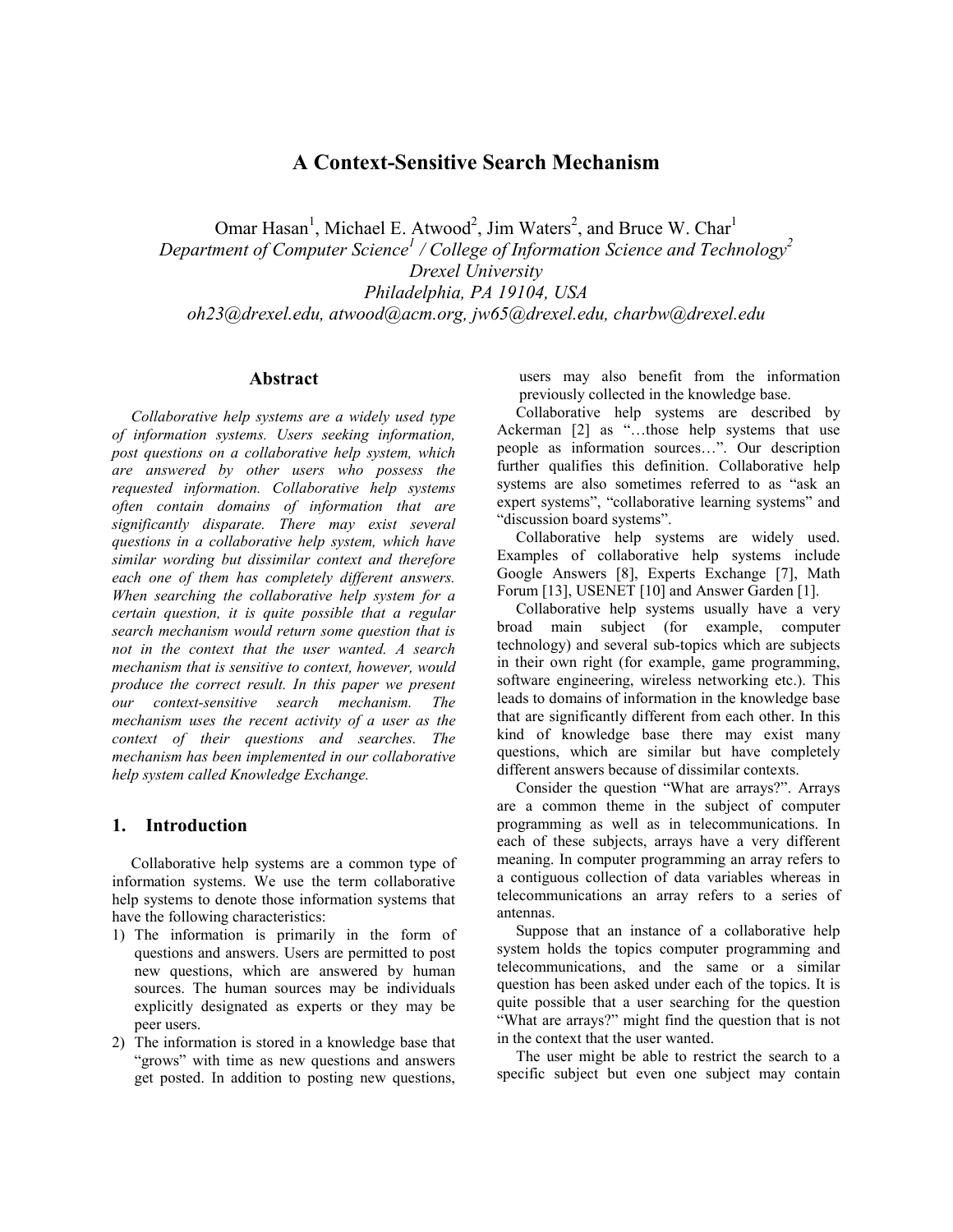questions that have different contexts. For example the question "Should I use ' $++i$ ' or ' $i++i$ '?" is often asked in C++ programming courses. The correct answer to this question depends on the context in which it is asked. If a student is iterating a 'for' loop, both will have the same effect. However, if a student is using it in an arithmetic expression, it is important to know that 'i++' would not increment the value of 'i' until after the expression has been evaluated.

A context-sensitive search mechanism would clearly be very helpful in this kind of environment. The value of context in information systems has been discussed in several publications ([4], [5], [6], [11], [12], [14]).

Google [9] is a popular search engine with a very successful search mechanism. Google's approach is to rank results in terms of popularity. Results that are more popular receive a higher rank. This approach, however, would not always be best for our problem. If a user is looking for the answer to the question "What are arrays?" in the context of telecommunications, and the same question in the context of computer programming happens to be more popular, the user would not receive the correct result. On the contrary, a context-sensitive search mechanism would produce the correct result.

In this paper we present our context-sensitive search mechanism. The mechanism has been implemented in our collaborative help system called Knowledge Exchange.

## **2. The Knowledge Exchange collaborative help system**

Knowledge Exchange is primarily intended for supporting teaching-learning settings, such as courses taught at colleges and universities. However its use is not limited to teaching-learning settings; it can be used in other environments as well where the roles of those who impart knowledge and those who seek knowledge exist (for example, help desks etc.).

In Knowledge Exchange, questions are posted by students. The questions can be answered by instructors as well as peer students.

The information posted on Knowledge Exchange is stored in a knowledge base and remains available for future reference (until removed by an instructor).

#### **2.1. Organization of information**

In Knowledge Exchange information is organized under a tree-structured hierarchy of topics. The topic hierarchy can be created and modified over time by the instructors.

The main subject is represented by the root topic, which is the ancestor of the rest of the information in the tree.



**Figure 1. Structure of information under the root topic (the main subject).** 



## **Figure 2. Structure of information under any topic.**

Each question ideally exists under the most relevant topic. One way to accomplish this is to encourage the users to post a question under the topic they consider the most relevant to that question. The instructors have the ability to move a question from one topic to another topic when they feel that it is not under the most relevant topic.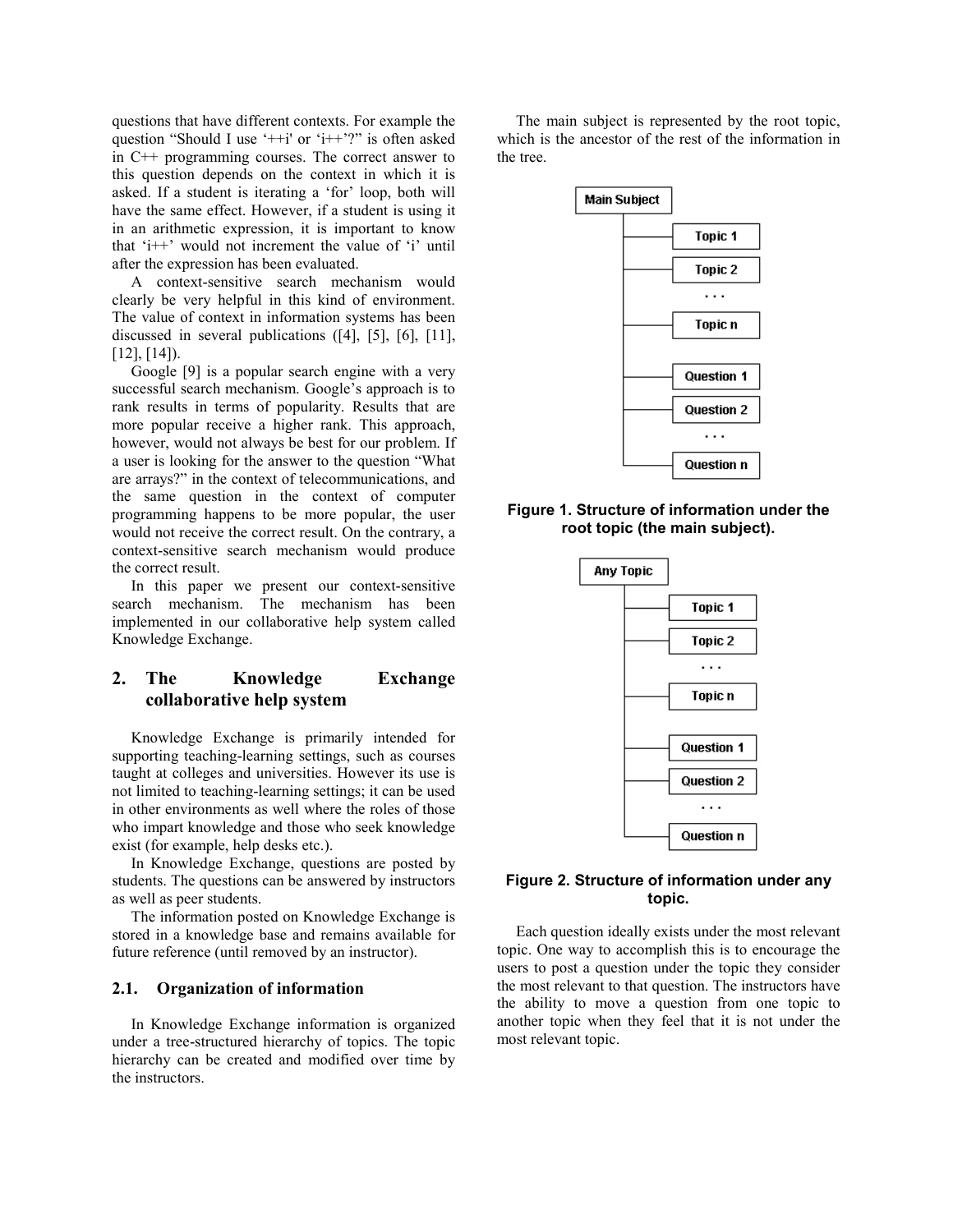A question contains three folders: 'Answers from Experts', 'Answers from Peers' and 'Follow-Up Questions'.



**Figure 3. Folders under a question.** 

The 'Answers from Experts' folder contains any answers to the question that have been posted by the instructors. The 'Answers from Peers' folder contains any answers to the question that have been posted by the students. The 'Follow-Up Questions' folder contains questions that are spawned in response to the answers to the original question. The questions in the 'Follow-Up Questions' folder are themselves fullfledged questions.

## **2.2. Using Knowledge Exchange**

**2.2.1. Finding information.** Users have the option of using three different methods for finding the information that they need:

- 1) By browsing the knowledge base.
- 2) By looking under the specialized folder 'Recently Posted Questions' which contains links to the questions that have been posted in the past seven days (the number of days may be adjusted).
- 3) By using the context-sensitive search. As with a regular search mechanism, the user only provides keywords. The context is obtained implicitly by the system.

#### Knowledge Exchange

| Search        |                  | <b>Object Oriented Design</b>                          |
|---------------|------------------|--------------------------------------------------------|
|               |                  | [ Object Oriented Design \ ]                           |
|               | $\Box$           | <b>Recently Posted Questions</b>                       |
| Submit        | œ                | Class Project based on Class Design F: 0, Q:           |
|               | $\sum_{i=1}^{n}$ | Copy Constructors [F: 2, Q: 0]                         |
| Links         | $\sum$           | $Design Patterns$ $[F: 0, Q: 0]$                       |
|               | $\Box$           | Destructors $[F:0, Q:1]$                               |
| Home          | œ                | General Course Questions F: 0, Q: 3]                   |
| Help          | œ                | $Good$ Design $[F:0, Q:0]$                             |
| <u> About</u> | $\sum$           | Good Programming Practices $[F:0, Q:0]$                |
|               | œ                | Homework Assignment 2 [F: 0, Q: 9]                     |
|               | Ò                | Homework Assignment $3$ [F: 0, Q: 12]                  |
|               | ò                | Individual Project based on Individual Design          |
|               | $\sim$           | Inheritence $[F:0, Q:1]$                               |
|               | $\sum_{i=1}^{n}$ | Operator Overloading [F: 0, Q: 4]                      |
|               | $\sum_{i=1}^{n}$ | Pointers $[F:0, Q:7]$                                  |
|               | Ò                | Review of C++ - Do you really know C++?                |
|               | $\Box$           | UML - Introduction [F: 0, Q: 8]                        |
|               | <b>Contract</b>  | Use of const $[F:0, Q:3]$                              |
|               | Q:               | Is it possible to count spaces between commar<br>FO:01 |

#### **Figure 4. A screen from Knowledge Exchange showing the contents of the root folder.**

**2.2.2. Asking a new question.** If the information that a student needs is not available in the knowledge base, he/she can ask a new question.

If the instructor's answer does not satisfy the student, he/she can also ask a follow-up question to the previously posted question.

**2.2.3. Answering a question.** Both instructors and students can post answers to a question. The 'Answers from Experts' folder of a question holds the answers given by the instructors. The 'Answers from Peers' folder holds the answers posted by students.

## **2.3. Architecture and technology used**

Knowledge Exchange is a web-based multi-tiered system built with Java, JSP, JavaScript, HTML and SQL. Extreme programming [3] practices were used for its development.

# **3. The context-sensitive search mechanism**

Our context-sensitive search mechanism is based on the premise that the behavior of a user in the recent past often depicts the current behavior of the user. For example in Knowledge Exchange, if a user was recently browsing information on music, it is more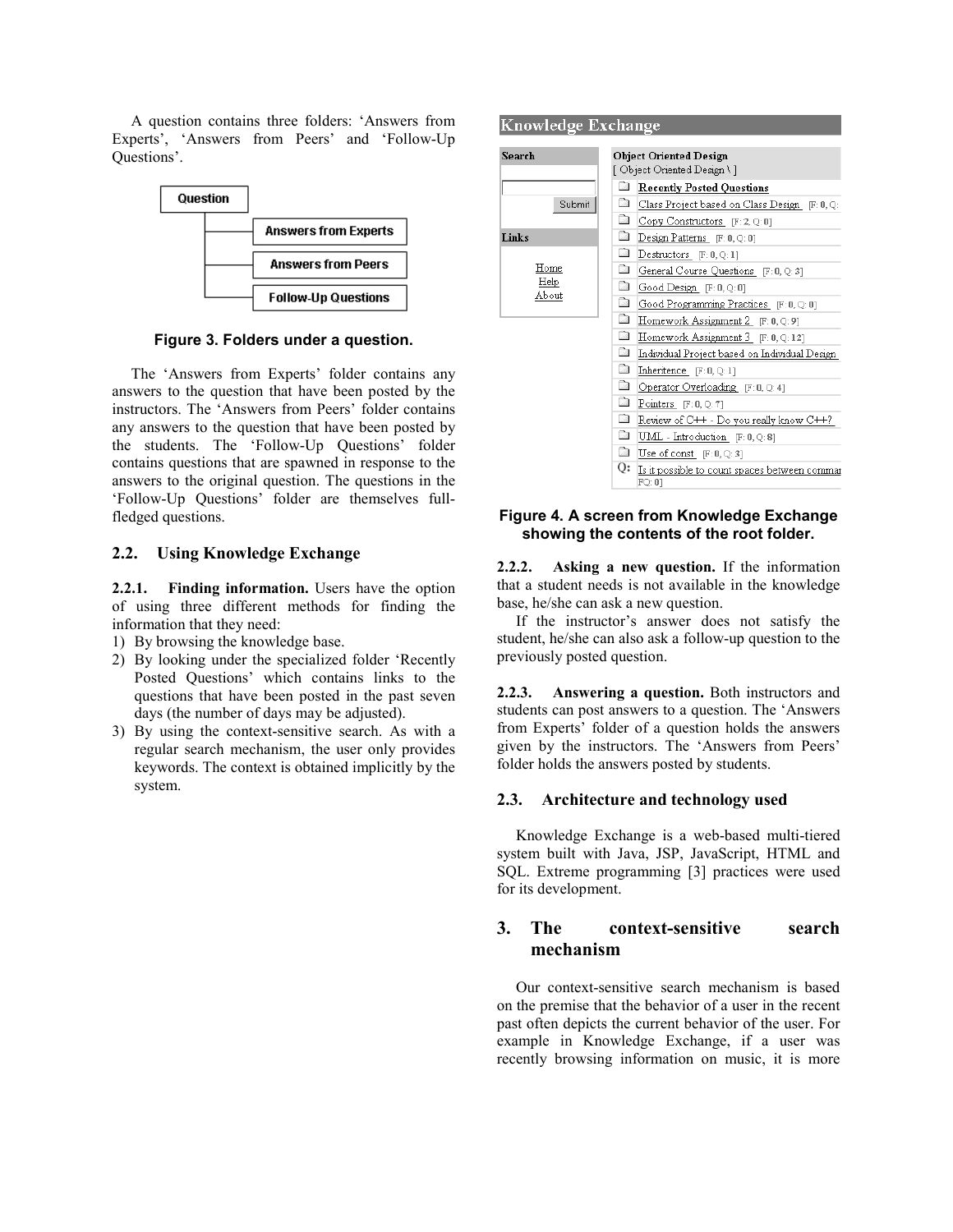likely that their current search is related to music, rather than some other subject.

The information that a user was looking at in Knowledge Exchange before posting a question or search is taken as its context.

The mechanism comprises of the following key steps:

- 1) When a user posts a new question, its context is determined and saved in the knowledge base along with it.
- 2) When a search is submitted, a list is made of all the questions in the knowledge base that contain those keywords. Additionally, the context of the search is also determined.
- 3) For each of the questions in the list, it is ascertained how much its context is similar to the context of the search.
- 4) The search results are presented in descending order such that the question, whose context has the highest similarity with the context of the search, is listed first.

The following sections describe the mechanism in detail.

#### **3.1. Maintaining a nodes-visited history**

As a user navigates through the knowledge base, a history of the nodes that are visited is maintained (topics and questions are considered as nodes). This history is a record of where the user has looked for information. The *nodes-visited history* is limited to the recently visited nodes. In the current implementation the limit is 20 last nodes. This number can be experimented with in future work.

### **3.2. Construction of a nodes-visited weights table**

When a question is posted, a *nodes-visited weights table* is derived from the nodes-visited history existing at that point. The derived table is captured in the knowledge base along with the question.

Similarly when a search is requested a nodesvisited weights table is also derived from the nodesvisited history. This nodes-visited weights table is submitted to the Knowledge Exchange search-engine along with the keywords.

The nodes-visited weights table is used as the context of a question or search (details will be given in the following section). In this section we discuss the construction of this table.

The table has two columns: node and weight. To derive the table from the current nodes-visited history, each of the nodes in the history as well as all the

ancestors of each of those nodes are listed in the node column. There are no recurrences.

A weight is assigned to each node and is listed against it in the weight column of the table. The weight assigned to a node depends on two factors: number of times visited and depth in the knowledge base tree hierarchy.

Number of times visited: Each time a node is visited, all its ancestors are also considered visited. For example if a user follows the path A(ROOT)  $\rightarrow$  B  $\rightarrow$  $C \rightarrow D \rightarrow C$ , the *number of times visited* of each node would be as follows: A: 5, B: 4, C: 3, D: 1.

Depth factor: Each depth of the knowledge base tree hierarchy has a pre-assigned constant value called the *depth factor*. The value assigned to each depth is  $2.5^{\text{depth}}$ , for example the value assigned to depth 0 (the root) is  $2.5^{\circ} = 1$ , to depth 1 is  $2.5^{\circ} = 2.5$ , to depth 2 is  $2.5^2$  = 6.25 and so on. The idea is that the further down the tree, the more specific a user is as to what information he/she wants. For this reason the depth factor, which is used to calculate the weight of nodes is higher for deeper nodes. The formula used to calculate the depth factor has been derived empirically. The condition however is that the depth factor of each depth should be significantly greater than the depth factor of shallower depths. Further experimentation may lead to a more optimal formula. This formula, however, has so far done well in our studies of the system.

The formula for calculating the weight of a node for inclusion in the nodes-visited weights table is as follows:

#### weight = (number of times visited) x (depth factor)

Table 1 would be the nodes-visited weights table for the example given above.

| <b>Node</b> | Weight |
|-------------|--------|
|             |        |
|             | 10     |
|             | 18.75  |
|             | 15.625 |

**Table 1. Nodes-visited weights table (example).** 

A nodes-visited weights table tells us what nodes the user had visited. The weight assigned to a node represents the interest of the user in that node. High weight means high interest.

Shallow nodes represent a broad domain of information (for example, science). Deeper nodes represent more specific information (for example, physics, kinematics, first law of motion). If a user is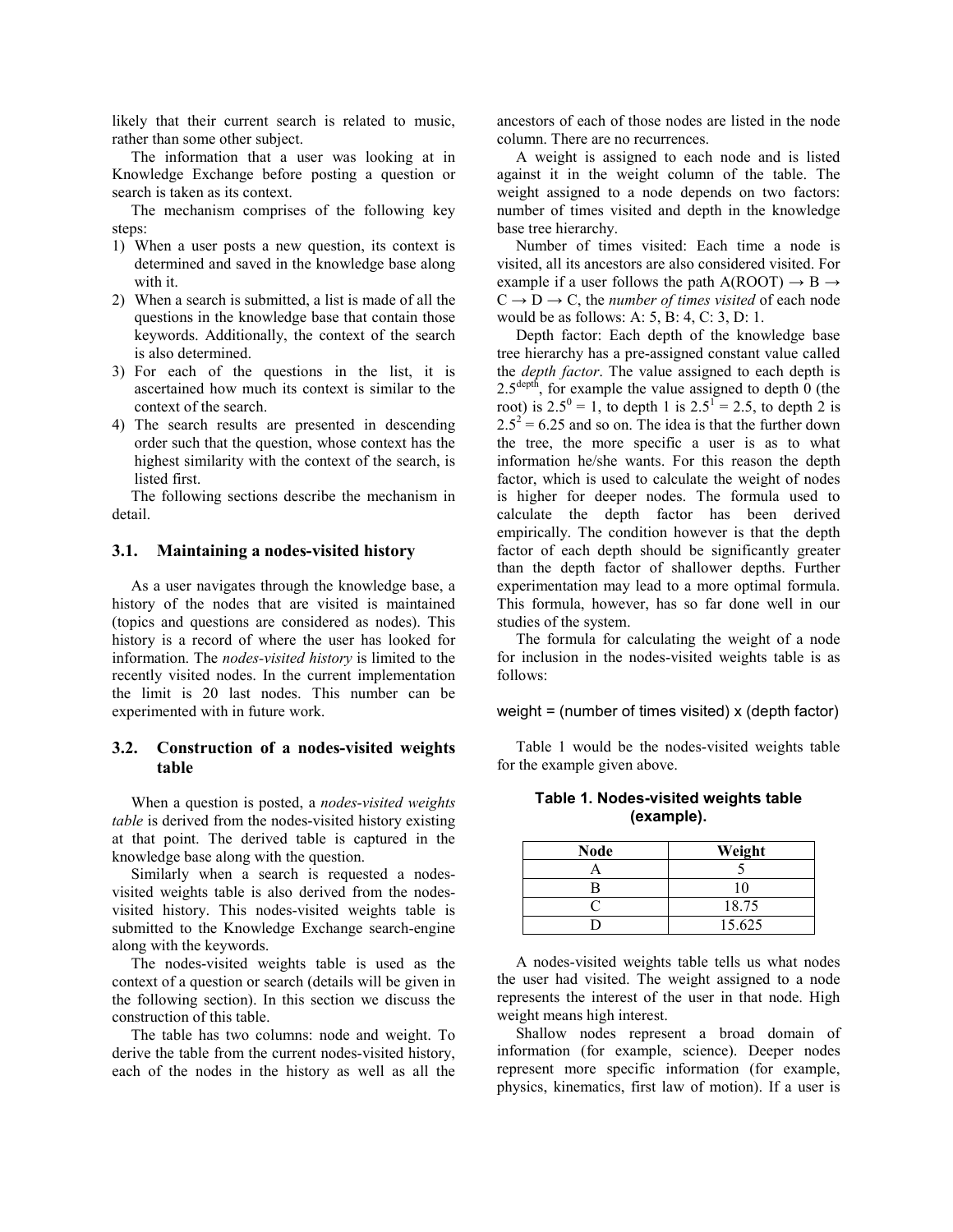looking at a node and then drills down into a deeper node, it implies that he/she is interested in more specific information contained in that deeper node rather than the broad information contained in the shallower node. This is the reason why deeper nodes are assigned higher weights.

## **3.3. Calculation of Context Overlap Factor (COF)**

When a search is submitted, the Knowledge Exchange search engine first selects all those questions from the knowledge base that contain the given keywords. Second, the search engine ranks each of the selected questions according to its relevance to the user's search in terms of context. The most relevant question receives the highest rank.

The relevance is measured in terms of a variable called the *Context Overlap Factor (COF)*, which is calculated for each of the questions. The COF is calculated by determining the overlap between the nodes-visited weights table of the originally asked question and the nodes-visited weights table of the search. High overlap results in a high COF value. The procedure for calculating the COF value is as follows:

- 1) Initialize the COF value to zero.
- 2) Create a list of the nodes that are common to both the nodes-visited weights table of the originally asked question and the nodes-visited weights table of the search.
- 3) For each node in this list, select its weight from the table in which its value is the smallest (if the weight is equal in both tables, then it may be selected from either table). This is the overlap value for that particular node.
- 4) Add this overlap value to the COF value. When this operation has been performed for each of the nodes in the list, the final COF value has been obtained.

The following example illustrates the calculation of COF (refer to Table 2 for nodes-visited weights table of question and Table 3 for nodes-visited weights table of search).

**Table 2. Nodes-visited weights table of question (example).** 

| Node | Weight |
|------|--------|
|      |        |
| R    | 10     |
|      | 18.75  |
|      | 15.625 |

|  |            | Table 3. Nodes-visited weights table of search |
|--|------------|------------------------------------------------|
|  | (example). |                                                |

| <b>Node</b> | Weight |
|-------------|--------|
|             |        |
|             | 15     |
| E           | 25     |
|             | 46.875 |
| G           | 78.125 |
|             | 97.656 |

Overlap: A: 5, B: 10  $\rightarrow$  COF = 5 + 10 = 15

## **3.4. Illustration of the search mechanism with the help of an example**

We illustrate our context-sensitive search mechanism using the 'Arrays' example given earlier in Section 1.

Suppose that an instance of Knowledge Exchange holds the topics computer programming and telecommunications.

Student A follows the following path prior to asking "What are arrays?"

Information Technology → Computer Programming  $\rightarrow$  Java  $\rightarrow$  Data Structures

Student B however follows the following path prior to asking the same question.

Information Technology  $\rightarrow$  Telecommunications  $\rightarrow$  Wave Propagation Theory  $\rightarrow$  Antennas

The two questions along with their individual nodes-visited weights tables are stored in the knowledge base. The nodes-visited weights table of the first question would be as Table 4 and that of the second question would be as Table 5.

#### **Table 4. Nodes-visited weights table of student A's question.**

| Node            | Weight              |
|-----------------|---------------------|
|                 | (formula: times     |
|                 | visited             |
|                 | x depth factor)     |
| Information     |                     |
| Technology      | $(4 \times 1)$      |
| Computer        | 75                  |
| Programming     | $(3 \times 2.5)$    |
| Java            | 12.5                |
|                 | $(2 \times 6.25)$   |
| Data Structures | 15.625              |
|                 | $(1 \times 15.625)$ |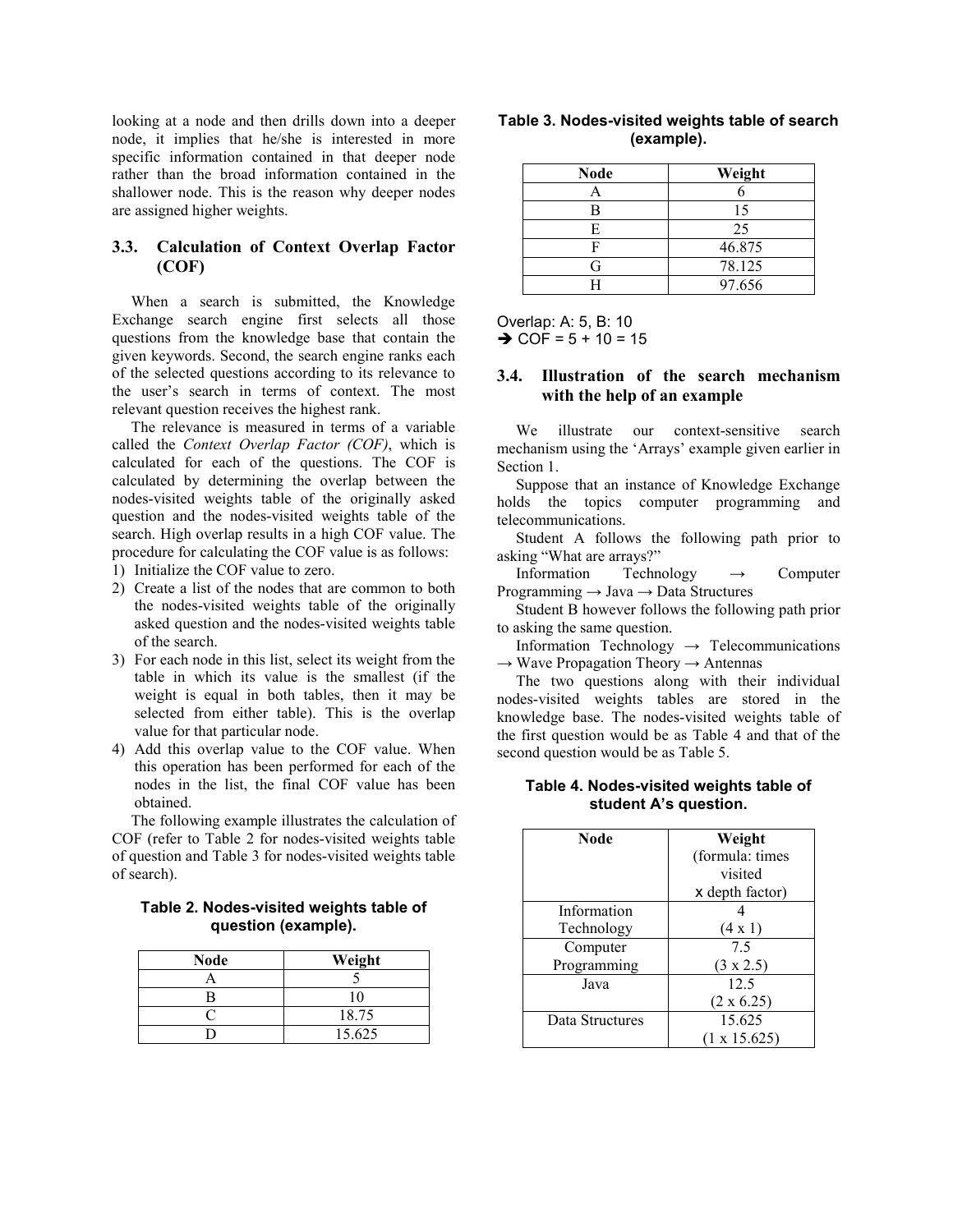| Node               | Weight              |
|--------------------|---------------------|
| Information        |                     |
| Technology         | $(4 \times 1)$      |
| Telecommunications | 75                  |
|                    | $(3 \times 2.5)$    |
| Wave Propagation   | 12.5                |
| Theory             | $(2 \times 6.25)$   |
| Antennas           | 15.625              |
|                    | $(1 \times 15.625)$ |

#### **Table 5. Nodes-visited weights table of student B's question.**

Let's say that in the future, a third student (Student C) wants to find the question "What are arrays?" in the context of telecommunications. The student may browse the knowledge base looking for the question taking the following path:

Information Technology  $\rightarrow$  Telecommunications  $\rightarrow$  Wireless

The nodes-visited weights table of the search would be as Table 6.

**Table 6. Nodes-visited weights table of the search.** 

| Node               | Weight            |
|--------------------|-------------------|
| Information        |                   |
| Technology         | $(3 \times 1)$    |
| Telecommunications |                   |
|                    | $(2 \times 2.5)$  |
| Wireless           | 6.25              |
|                    | $(1 \times 6.25)$ |

Unable to find the question, the student submits a search using the string "Arrays" or any other string containing the keyword "Arrays". According to a strict keyword match, either stored question would match Student C's search. However, calculating the COF for each of the matched questions reveals a higher relevance value for one of them, the one in the telecommunications hierarchy. The student therefore finds the correct information.

Overlap of search and student A's question (the question with programming as context): Information Technology: 3  $\rightarrow$  COF = 3

Overlap of search and student B's question (the question with telecommunications as context): Information Technology: 3, Telecommunications: 5

 $\rightarrow$  COF = 3 + 5 = 8

It should be noted that this mechanism is useful when a user takes a two-step approach to finding information, first browse then search.

## **4. Conclusion**

In this paper we presented a context-sensitive search mechanism that can be used in collaborative help systems. The mechanism considers the recent activity of a user as the context of their questions and searches. With the help of examples we have demonstrated how our context-sensitive search mechanism can be advantageous over search mechanisms that are not context-sensitive.

## **5. Acknowledgments**

This research was carried out at Drexel University, PA, USA and was sponsored in part by National Science Foundation (NSF) (Award DUE-0085713).

## **6. References**

- [1] Ackerman, M., and Malone, T.W., "Answer Garden: A Tool for Growing Organizational Memory", *In Proceedings of the ACM Conference on Office Automation Systems*, New York: ACM Press, 1990, pp. 31-39.
- [2] Ackerman, M., and McDonald, D., "Answer Garden 2: Merging Organizational Memory with Collaborative Help", *In Proceedings of the ACM Conference on Computer-Supported Cooperative Work*, New York: ACM Press, 1996, pp. 97-105.
- [3] Beck, K., *Extreme Programming Explained: Embrace Change*, Addison-Wesley Professional, 1999.
- [4] Chaiklin, S., and Lave, J., *Understanding Practice: Perspectives on Activity and Context*, Cambridge: Cambridge Press, 1996.
- [5] Dey, A.K., and Abowd, G.D., "Towards a Better Understanding of Context and Context-Awareness", *Technical report GIT-GVU-99-32*, College of Computing, Georgia Institute of Technology, 1999.
- [6] Dumas, S.T., Cutrell, E., and Chen, H., "Bringing Order to the Web: Optimizing Search by Showing Results in Context", *In Proceedings of the CHI'2001 Conference on Human Factors in Computing Systems*, New York: ACM Press, 2001, pp. 277-283.
- [7] Experts Exchange, retrieved March 3, 2004 from http://www.experts-exchange.com/.
- [8] Google Answers, retrieved April 29, 2004, from http://answers.google.com/answers/.